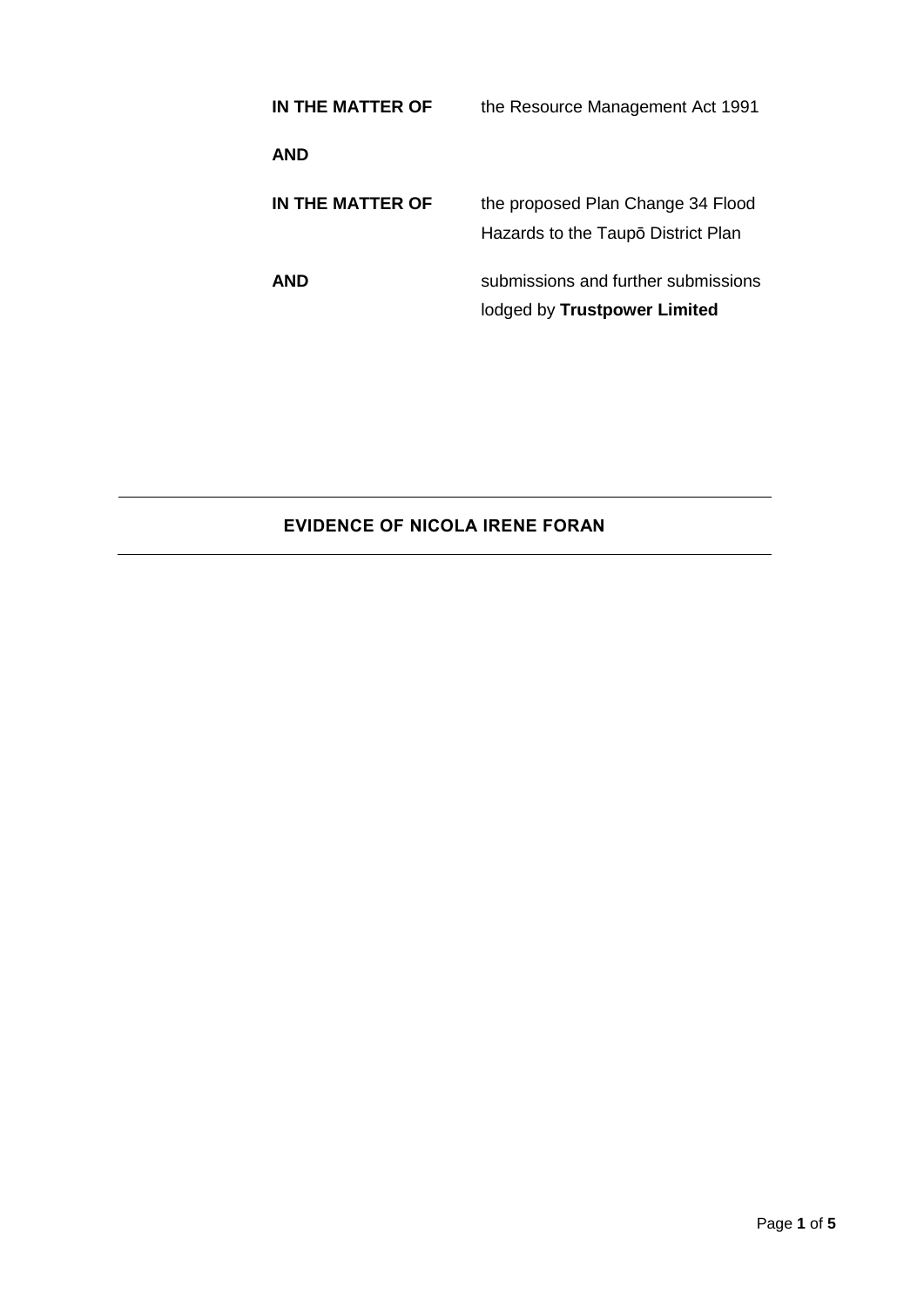#### **1. INTRODUCTION**

- $1.1$ My full name is Nicola Irene Foran.
- $1.2$ I am employed by Trustpower Limited ("**Trustpower**") as a Lead Environmental Advisor and am based at its head office in Tauranga.
- $1.3$ I am authorised to present this evidence on behalf of Trustpower.

#### **2. QUALIFICATIONS AND EXPERIENCE**

- 2.1 I hold the qualifications of Bachelor of Science (Earth Science) from the University of Waikato (2004) and a Post Graduate Diploma in Arts (Planning) from Massey University (2010). I am a full member of the New Zealand Planning Institute and have over 14 years' experience in the field of environmental and resource management.
- 2.2 I have been employed by Trustpower since 2013. Prior to joining Trustpower, I worked as an Environmental Planning Consultant in the Hawke's Bay Region for 5 years, and amongst other roles, as an Environmental Co-ordinator with Genesis Energy for 2.5 years.
- 2.3 In my position at Trustpower, I am responsible for, amongst other things, resource management regulatory processes which may contribute to or impact on Trustpower's existing, consented or prospective electricity generation assets and associated infrastructure. These include managing the regulatory monitoring of planning activities across New Zealand, providing input into regional and district planning activities, including Environment Court Appeal processes.

#### **3. CODE OF CONDUCT**

3.1 I confirm that I have read the Code of Conduct for Expert Witnesses contained in the Environment Court Practice Note (2014) and I agree to comply with it. In that regard, I confirm that this evidence is written within my expertise, except where I state that I am relying on the evidence of another person. I have not omitted to consider material facts known to me that might alter or detract from the opinions expressed in this evidence.

#### **4. TRUSTPOWERS BACKGROUND**

4.1 Trustpower is a publicly listed company and is predominantly a New Zealand owned company. It grew from the Tauranga Electric Power Board (established in 1924), and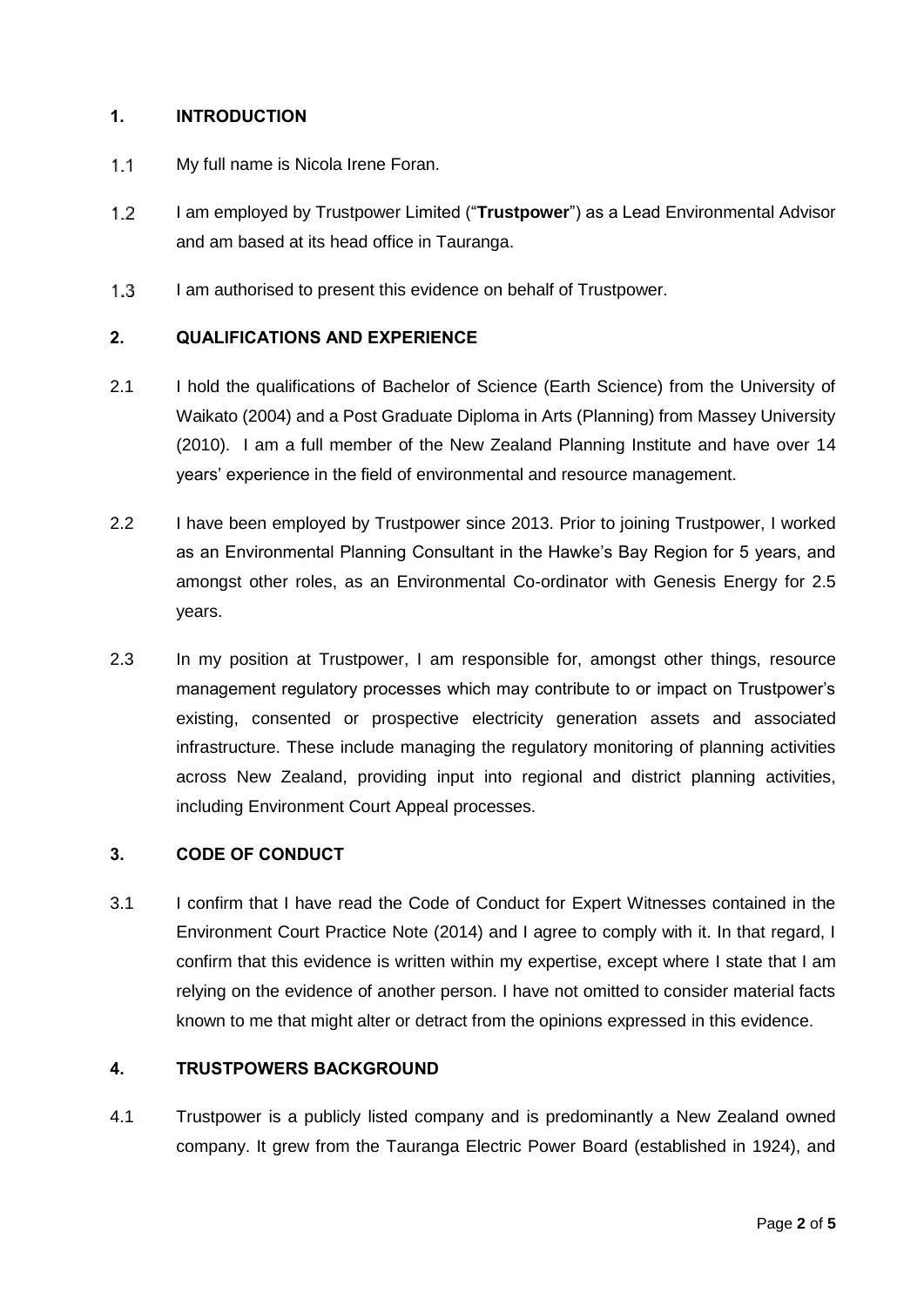was formed as part of the deregulation of the electricity supply industry in the mid-1990s. Trustpower now employs over 700 full time equivalent staff throughout New Zealand.

- 4.2 Until 1999, Trustpower was a vertically integrated company (that is, it had generation, local transmission, and retail interests) with a regional focus. Following the 1999 electricity reforms (introduced by the Electricity Industry Reform Act 1998), Trustpower sold its local transmission business and grew its generation and retail operations. In this respect, Trustpower's customer base grew from 50,000 to over 200,000, while its annual generation capacity increased from 300 GWh to 2,803 GWh.
- 4.3 Trustpower currently generates approximately 11% of New Zealand's total electricity supply and serves approximately 226,000 electricity customers, 32,000 gas customers and 90,000 telecommunications customers.

## **5. TRUSTPOWER'S INTERESTS IN THE TAUPŌ DISTRICT**

- 5.1 Trustpower owns and operates the following hydro-electric generation schemes ("HEPS") in the Taupō District:
	- The Hinemaiaia HEPS is located on the Hinemaiaia River, south-east of Taupō. The scheme consists of three dams, has a total generation capacity of 6.8MW and generates approximately 29.6GWh of electricity per annum. The resource consents for the Hinemaiaia HEPS expire in 2036.
	- The Kuratau HEPS is located on the Kuratau River, south-west of Taupō. It has a total generation capacity of 6MW and generates approximately 29GWh of electricity per annum.
	- Wheao HEPS comprises the damming and diversion of the Wheao and Rangitaiki Rivers within the Kaingaroa Forest. The scheme has an installed generation capacity of 26.1 MW and produces approximately 111 GWh of electricity per annum. The resource consents for Wheao HEPS expire in 2026.
- 5.2 The Hinemaiaia, Kuratau and Wheao HEPS assist in providing the following benefits to the Taupō District and New Zealand:
	- Avoiding the need to generate additional electricity from alternative, higher cost generation sources such as thermal generation (with its associated greenhouse gas emissions);
	- A contribution to achievement of the New Zealand Energy Strategy's goal of 90% electricity generation from renewable resources by 2025 and addressing the effects of climate change;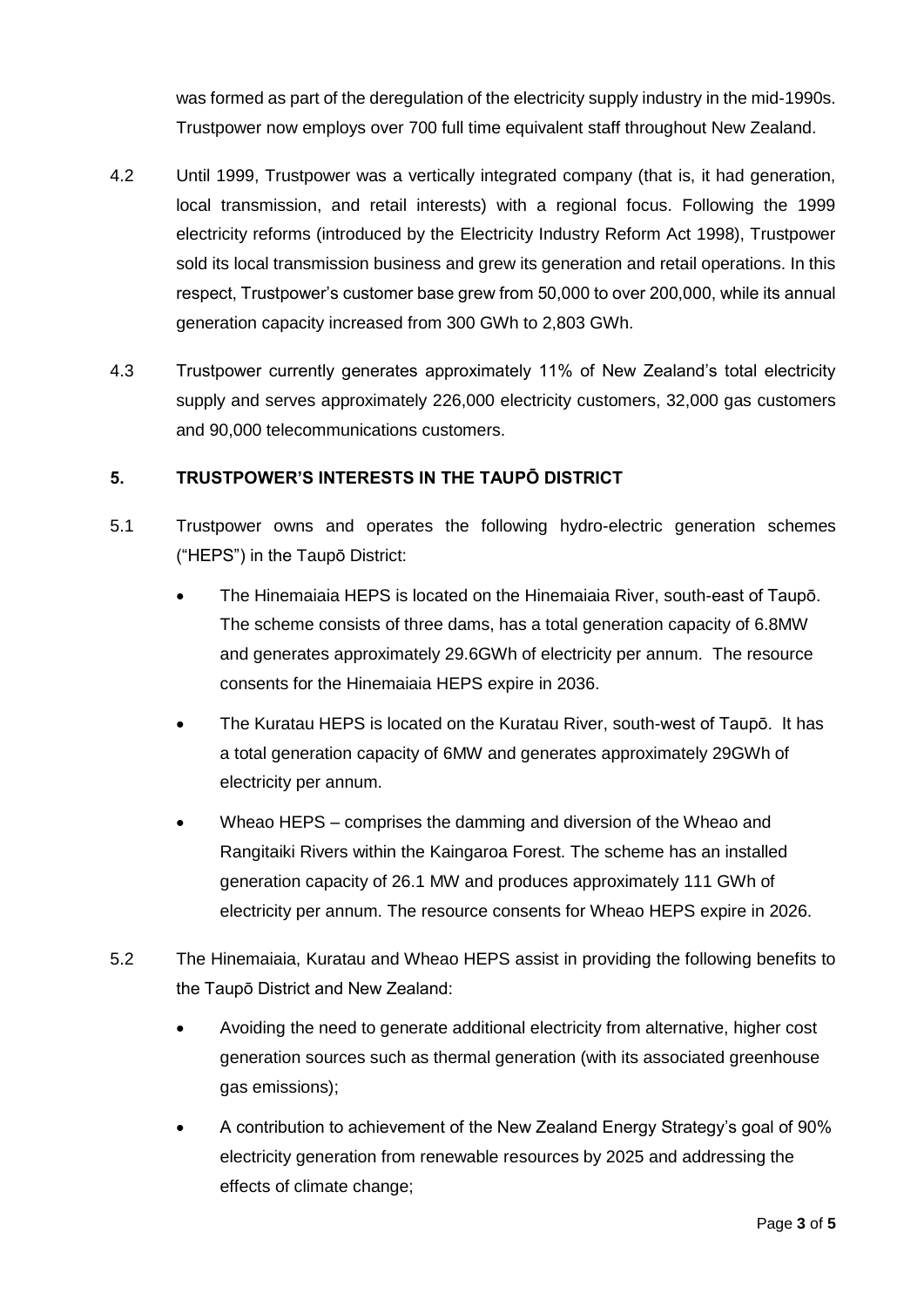- Reduced vulnerability from the loss of electricity supply through transmission line failures;
- Provision of hydro capacity in different climatic regions from the main storage lakes in the South Island – this reduces the risk of correlated dry periods across hydro capacity; and
- Provision and maintenance of areas with high recreational opportunities.

## **6. TRUSTPOWER'S SUBMISSION**

6.1 Trustpower made a submission on the proposed Plan Change 34: Flood Hazards referred to in Council Officers Section 42A Report ("**Officers Report**") as submission number OS17.

## **Flood Hazard Maps**

- 6.2 Trustpower sought that the planning map depicting the flood hazard area near the Hinemaiaia B Power Station be amended, so that the tailrace was not part of the flood hazard area.
- 6.3 I note in the Statement of Evidence of Dr McConchie, that he has recommended the boundary of the flood hazard area be amended, and that it should be shifted downstream as indicted in Figure 12 of his evidence.
- 6.4 Dr McConchie also explains the reasoning behind why the modelling included this reach of the river, to assist with calibration of the model, and incorporating the hydrology data from below the HB Dam.
- 6.5 By amending the extent of the flood hazard in this area, it removes the hydro-electric generation infrastructure associated with the Hinemaiaia HEPS from the flood hazard overlay, and therefore, the scheme would no longer be subject to the provisions of this plan change.
- 6.6 I support the recommendation of Dr McConchie on this matter, and support the Reporting Officers recommendation that this be adopted.

## **District Wide Rules**

6.7 Trustpower submitted on the District Wide rules, seeking clarity on what activities are covered by the permitted activity rule for infrastructure (4e.9.16).